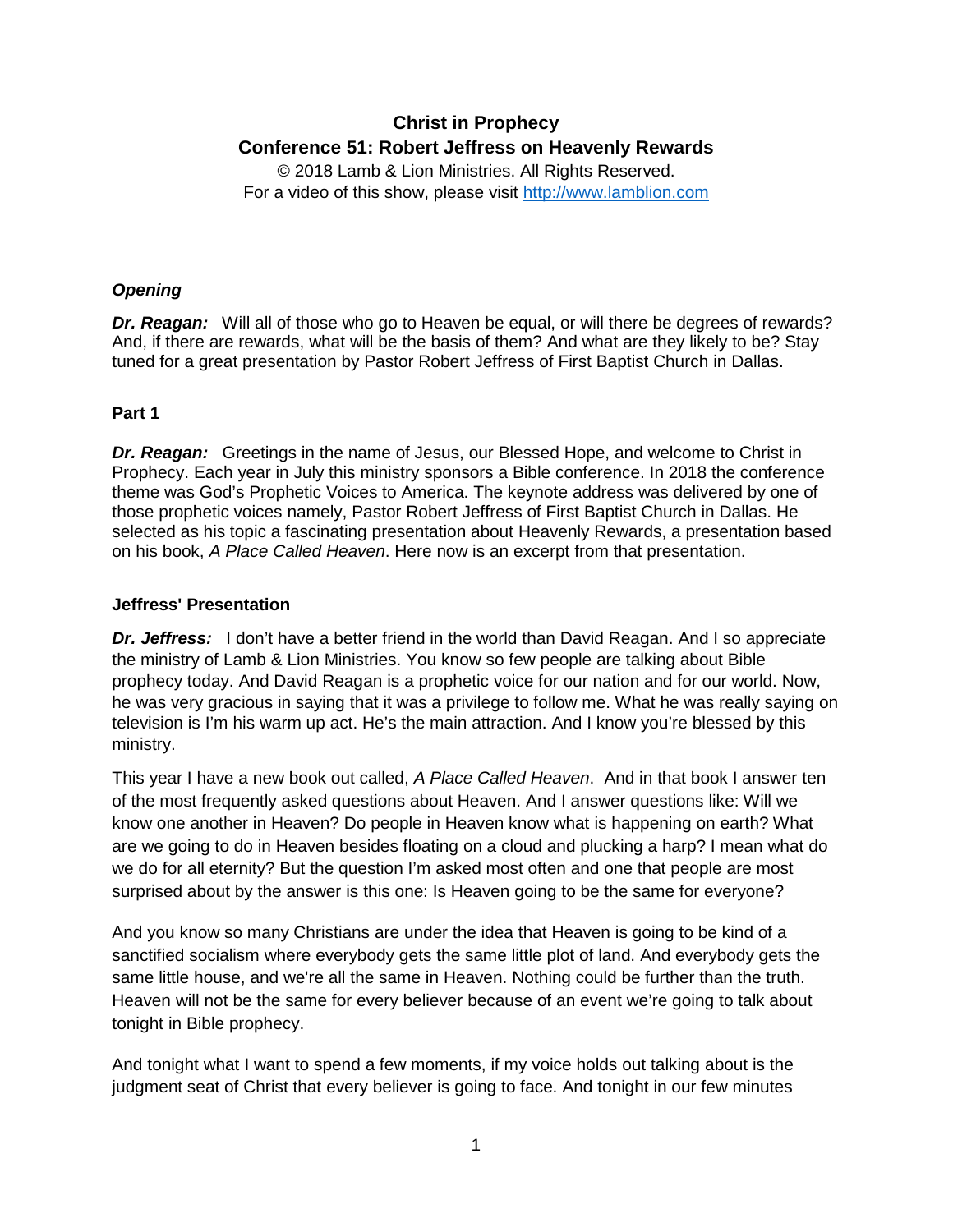together I'd like to do three things. I'd like to talk first of all about the reality of the judgment seat of Christ.

Then secondly, we are going to look at the basis of the judgment seat of Christ. How are we going to be judged?

And then finally we are going to look at the consequences of the judgment seat of Christ. What does it really matter what happens to me at that judgment?

First of all tonight let's talk about the reality of the judgment seat of Christ. Take your Bibles and turn to 2 Corinthians 5:9-10. A few weeks ago we took a group, like many of you have gone on to visit the city of Corinth. As you know Paul went to Corinth on his second missionary journey. And for 18 months he had a very productive meeting there Acts 18 says. Great ministry there; many Jews and Gentiles were won to faith.

But, not everybody was excited about Paul's ministry there, especially the Jews. And so they concocted some charge against the Apostle Paul, and they brought him before the Roman Procurator Gallio who was the governor, the ruler over Corinth. And they hauled Paul, Acts 18:12 says, "They brought him before the judgment seat." The bema, the judgment seat. If you go to Corinth you can see that bema; that judgment seat. It's just really a raised platform isn't it, David? We've all been there before. And it's a place where the proconsul would sit. Gallio, and the prisoners would be brought before him. And it was an amazing thing to stand there where the Apostle Paul probably stood as he looked into the eyes of Gallio who had the power of life and death over Paul. But instead of backing down and apologizing for his ministry, Paul never flinched. He never gave an inch; he never coward in fear.

What is it that gave Paul the courage to stay firm in his faith? Well, it was because as Paul looked at Gallio on that judgment seat it brought to mind another judgment seat that Paul would stand before one day; the judgment seat of Christ. For he would give an account for everything he had done, or not done while on earth.

And that's why in 2 Corinthians when Paul later wrote back to these Corinthians he used that image of the judgment seat. He said in verse 9, "Therefore also we have as our ambition, whether at home or absent to be pleasing to God." Why? "For we must all appear before the bema, the judgment seat of Christ. That each one may be recompensed for his deeds in the body, for what he has done whether it is good, or," and that word there "phaulos" it doesn't mean morally bad it means worthless. Notice what he says here, "We must all appear." He's not taking about non-Christians. He's talking to the Corinthian Christians and he's saying, "We as Christians must stand before the judgment seat of Christ."

You know there are a lot of Christian who think, "Boy, I am so glad I'm a Christian. That means I never have to face God's judgment in my life." Wrong. The Bible says Hebrews 9:27, "It is appointed unto every person once to die." And then what? "The judgment." Now, we know the judgment for non-Christians is much different than the judgment we face as Christians. Revelation 20 talks about the Great White Throne Judgement, all un-believers from the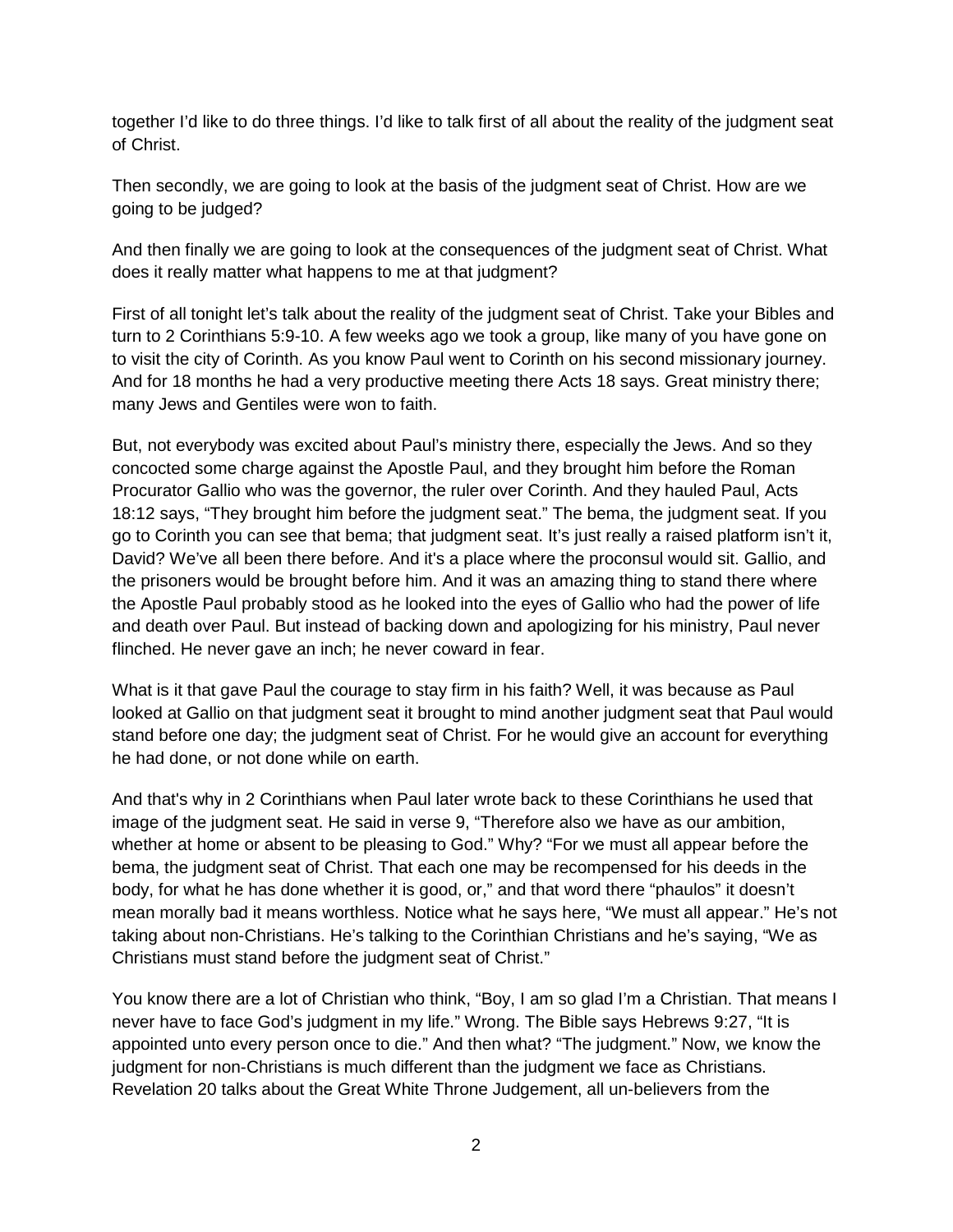beginning of time will be raised for that judgement. They will be given a body for that judgment. And they will stand before the Great White Throne Judgment. And the Bible says, "And at that judgment the books were opened and then the book was opened." The books are the records of every man's deeds; the good, the bad, and the ugly. The book is the Lamb's Book of Life. But the reason a person will be at that judgment, or at that Great White Throne Judgment is because he has said, "I don't need the grace of God in my life. I'm good enough to make it into Heaven. My works are sufficient." So, God says, "Fine, you want to be judged by your works, that's exactly how we will let you be judged." The books were opened and every person works will be examined. And as good as a person might be, it will be not good enough to merit entrance into Heaven. And everybody at that Great White Throne Judgement will understand why it is he is not being allowed into Heaven, because as good as he might been when measured against the perfect holiness of God everyone will be lacking. Now that is the Great White Throne Judgment. And John says in Revelation 20, "If any man's name was not found written in the Book of Life he was cast into the Lake of Fire, and tormented there day and night forever, and ever."

Now, what I want you to see is the Great White Judgement for unbelievers is a judgment that leads to condemnation. But the judgment seat of Christ for Christians is about commendation from God. It is about rewards. It is an evaluation of our life. It's not to determine whether we go to Heaven or Hell; that is determined the second you die. If you die without having placed your faith in Jesus Christ you're bound for an eternal separation from God. But this judgment, the judgment seat of Christ is an evaluation, and God says we are all going to have that evaluation.

You know there is a clinic here in Dallas that is known for giving extensive physicals. And so a few years ago I went to that clinic to have a physical. And I tell you they put you through the most humiliating things you can possibly imagine. And at one point they had me in my birthday suit. Please don't try to imagine that, but wipe that. Do a memory wipe. But they put me in this basket and lowered me into the water to try to figure out my fat content. And then I was standing there just in my birthday suit, and this technician takes this little torture device and starts pinching my skin to check the body fat as well. And I tell you it was humiliating. So finally I get dressed. I go into the doctor's office. And I'm sitting there at the little conference table. And he walks in with his white coat and he has a little notebook, and you know he sits down. And he said, "Well, we've got all your test results here, pastor." He said, "Now, I want to commend you on some of the good things you're doing. Exercising five days a week, that's a good thing. Gagging down those bran flakes every morning instead of an Egg McMuffin, that's a good thing. There's some good things." But then his smile turned to a frown. He said, "But, there are some things we need to work on. You know we need to get that cholesterol down. We need to get that blood pressure down. We need to do this or that." He was evaluating my health, not because he hated me but because he cared about me.

Now, that is the kind of judgment we're going to go through at the judgment seat of Christ. It is an evaluation of our life. You know we as Christians have this funny idea about good works. We say good works don't matter to God at all. Wrong. Wrong. Be very clear about this, good works are absolutely useless in securing your place in Heaven. Isaiah said your good works, your righteousness is like a filthy rag unto God. Good works are useless in securing your place in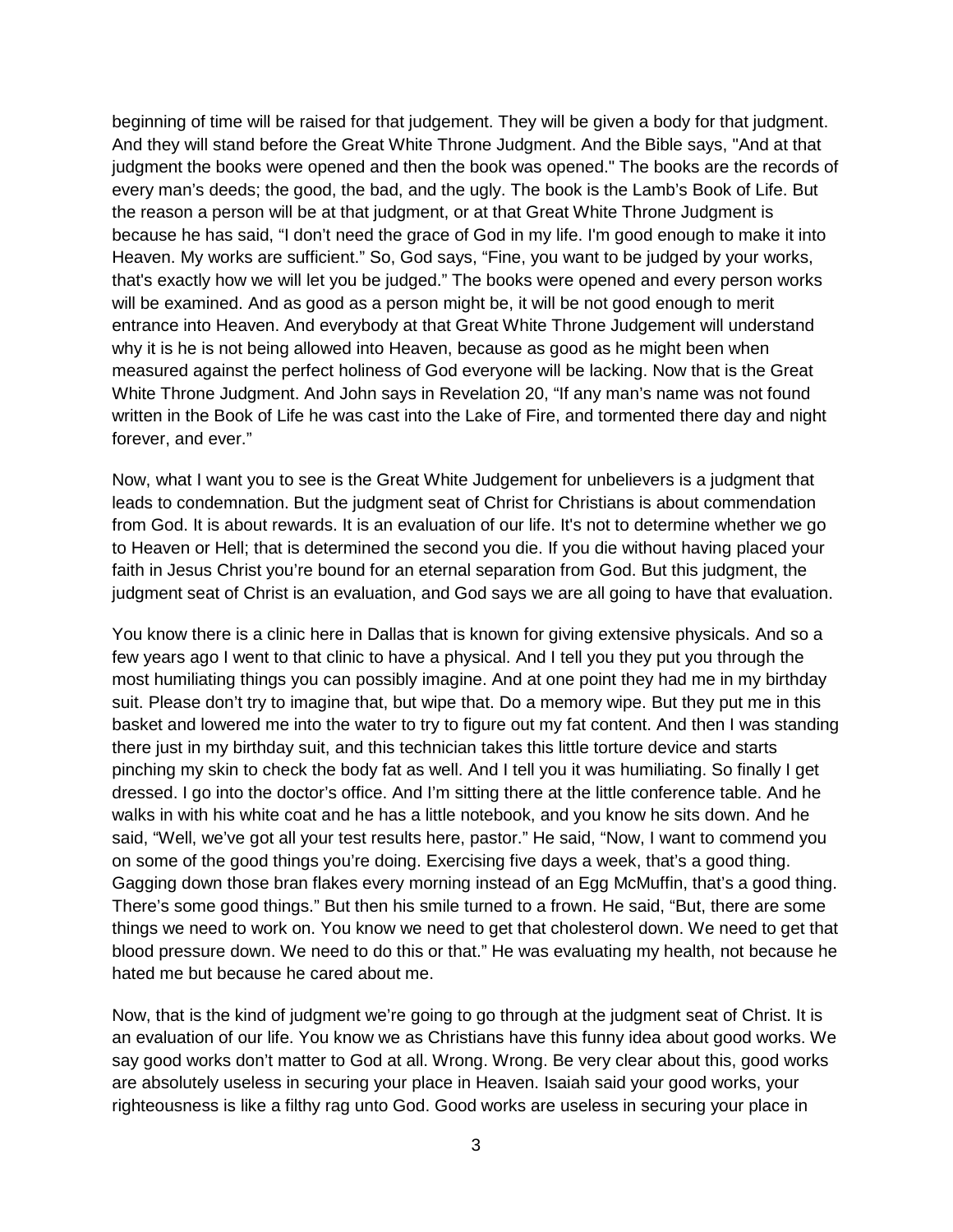Heaven. But they are invaluable in securing your position in Heaven. Good works are meaningless to God before your salvation, but good works are priceless to God after your salvation.

You know we Baptists we love to quote Ephesians 2:8-9, "For by grace you have been saved through faith, and that not of yourselves, it is a gift of God not of works lest any man should boast." But we stop short there because verse 10 says, "For we are His workmanship created in Christ for good works, which God prepared beforehand that we should walk in them." Did you hear that we are not saved by good works, but we are saved for good works? And that's why the Bible says our works make a great deal of difference to God after we are saved. I say in my book, "A Place Called Heaven," "What we do on earth reverberates in the halls of Heaven forever." So, there is a judgment coming; an evaluation the judgment seat of Christ.

Now, what is the basis for that judgment seat? Exactly how is God going to judge me? I want you to hold your place here and turn back to 1 Corinthians 3, this is the other key passage in scripture that describes the judgment seat of Christ. First Corinthians 3, beginning with verse 11, "For no man can lay a foundation other than the one which is laid, which is Jesus Christ. For if any man builds upon the foundation with gold, silver, precious stones, wood, hay and straw, each man's work will become evident, for the day will show it. Because it is to be revealed with fire, and the fire itself will test the quality of each man's work."

Now I want you to imagine for a moment that you have one sibling, and you have a father. And your father happens to be Jeff Bezos the founder of Amazon. The richest man in America; 110 billion dollars. Now I want you to imagine that you and your sibling have Jeff Bezos as your father. And one day he calls you in and he said, "You know I'm getting more advanced in years and I'm trying to decide what I'm going to do with my estate. And I want to be sure my estate is well taken care of, and managed properly. So, we're going to have a little contest, you and your sibling. I am going to give each one of you a two acre tract of land. I am going to pour a concrete slab on each of your pieces of property. And I'm going to give each of you a check for 5 million dollars. And whoever at the end of six months has constructed the most elaborate, luxurious home I'm going to give two-thirds of my estate to."

Well, man you hear that from your dad and you are immediately motivated. I mean you can't even go to sleep that night before you start our drawing out plans for that house. And the next days you spend enlisting architects, looking at various plans. You enlist contractors. You try to get the contractor who will give you the most bang for your buck so you can create the best house you can.

But, your sibling is not quite as industrious as you are. He says, "Six months that's plenty of time. I don't need to get to work on that immediately. Five million dollars, my dad's given me, man, I'm going to take some trips. I'm going to buy some automobiles. I've got some things I'd like to do."

By the time your six months is up you've created a house that looks like the Taj Mahal. But at the end of that same six months your sibling says the night before the contest deadline, "Oh,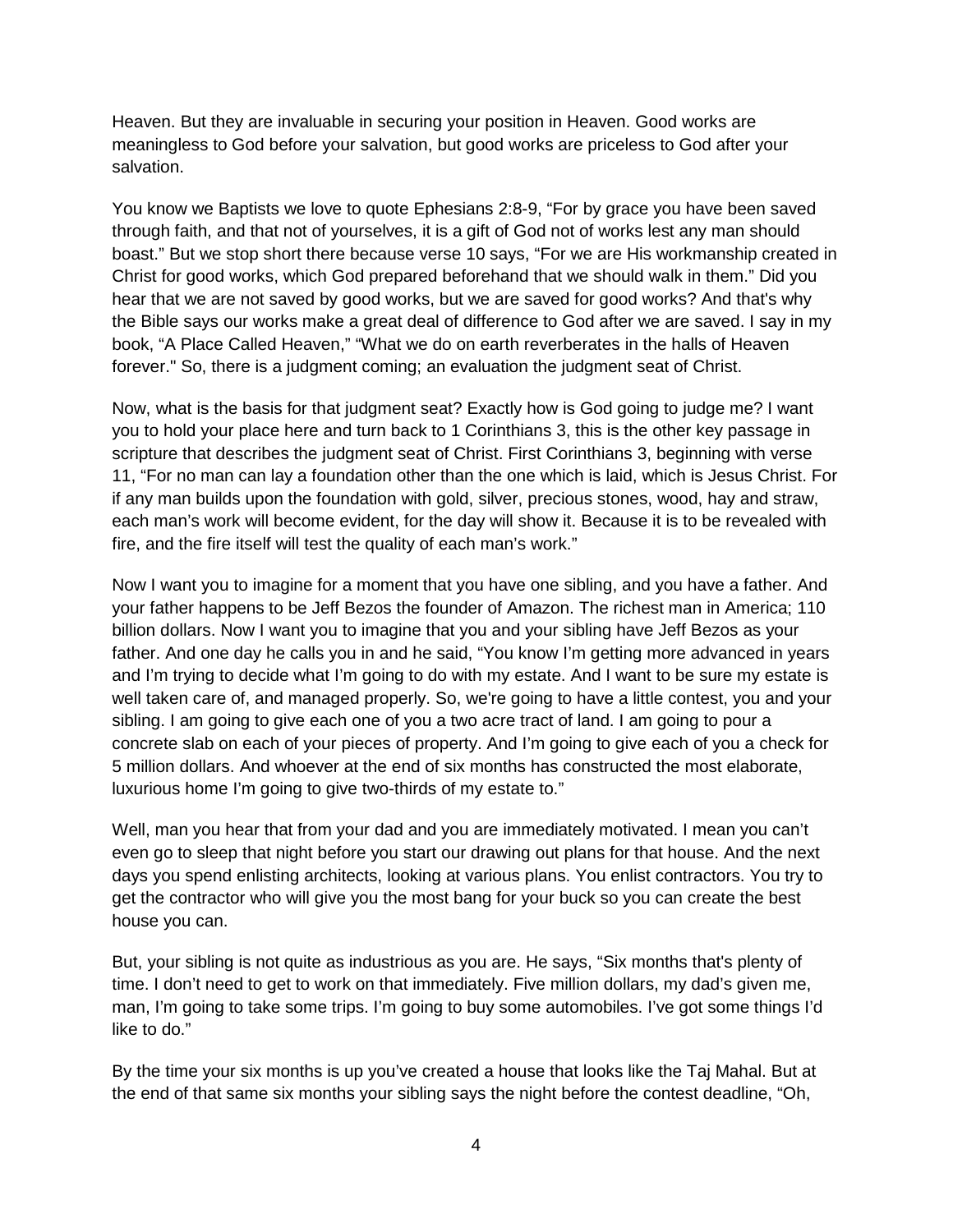yeah, that house I'm supposed to be working on. I better get to work on that, Dad's coming over tomorrow." The only thing is your sibling doesn't have any money left, and he's run out of time. So the best he can construct on that concrete slab is a grass hut. The next morning your dad, Jeff Bezos comes to examine your house, and his house. He walks around your house, the great palace that you've built. He smiles and says, "Good job. Good job." And then he goes to your sibling's grass hut and walks around that, and said, "What a shame. What a shame."

Now, does your dad disinherit your sibling? Does he throw him out of the family? No. But he squanders a great fortune that could have been his. You say, "What does that have to do with the judgment seat of Christ, and with this passage?" That is exactly the illusion Paul is using here in 1 Corinthians 3:11 he says, "No man can lay a foundation other than that which is laid which is Christ Jesus." The moment you trust in Christ as your Savior, Jesus Christ becomes the foundation of your life. That is a gift from your Heavenly Father. Jesus is the foundation. That is what God has done for you. But the moment you become a Christian you decide what kind of life you're going to build on that foundation. You could build with gold, silver, precious stones, those things that are enduring. Or you can build a life, you can squander away a life with wood, hay, and straw. How we build our lives is the decisions that we make.

Let me be real specific here, the two criteria by which we are going to be judged at the judgment seat of Christ. First of all the durability of our life. You know gold, silver, precious stones those relate to those things that last for eternity. In other words those things that have an eternal perspective. Wood, hay and straw it is those things that are temporal. That are easily blown away. I have to ask the question tonight, we all need to ask the question: What is the real focus of my life? Is it on the eternal, or is it on the temporal? Am I consumed with building God's kingdom, or building my kingdom? Is it about God, my life about God, or is my life about me? It is one or the other, it can't be both.

Let me press this just a little further. If you want to know what the real focus of your life is it the eternal or the temporal ask yourself these three questions. Question number one: What do I think about most often? I mean when I'm driving. When I'm by myself. When I'm listening to Dr. Jeffress but thinking about something else. What is it that I'm really thinking about? What do I think about most often? Secondly, what do I talk about most often? When I'm with people where does the conversation go? What comes out of our mouth reveals what is really in our heart. Are we talking about the sports team? Are we talking about politics? What are we talking about? Where is the focus of our conversation?

What do I think about? What do I talk about? Third questions: If somebody gave me a check for \$500,000 what would I do with that money? You know what you think about. What you talk about. How you spend your money is a great barometer to what your life is really all about. The durability of our life.

Secondly the motives of our life are going to be a basis of the judgment seat of Christ. Sometimes why we do something is just as important as what we do. In 1 Corinthians 4:5 Paul says that on that judgment day God will bring to light the things hidden in the darkness and disclose the motives of men's hearts, and then each man's praise will come to him from God.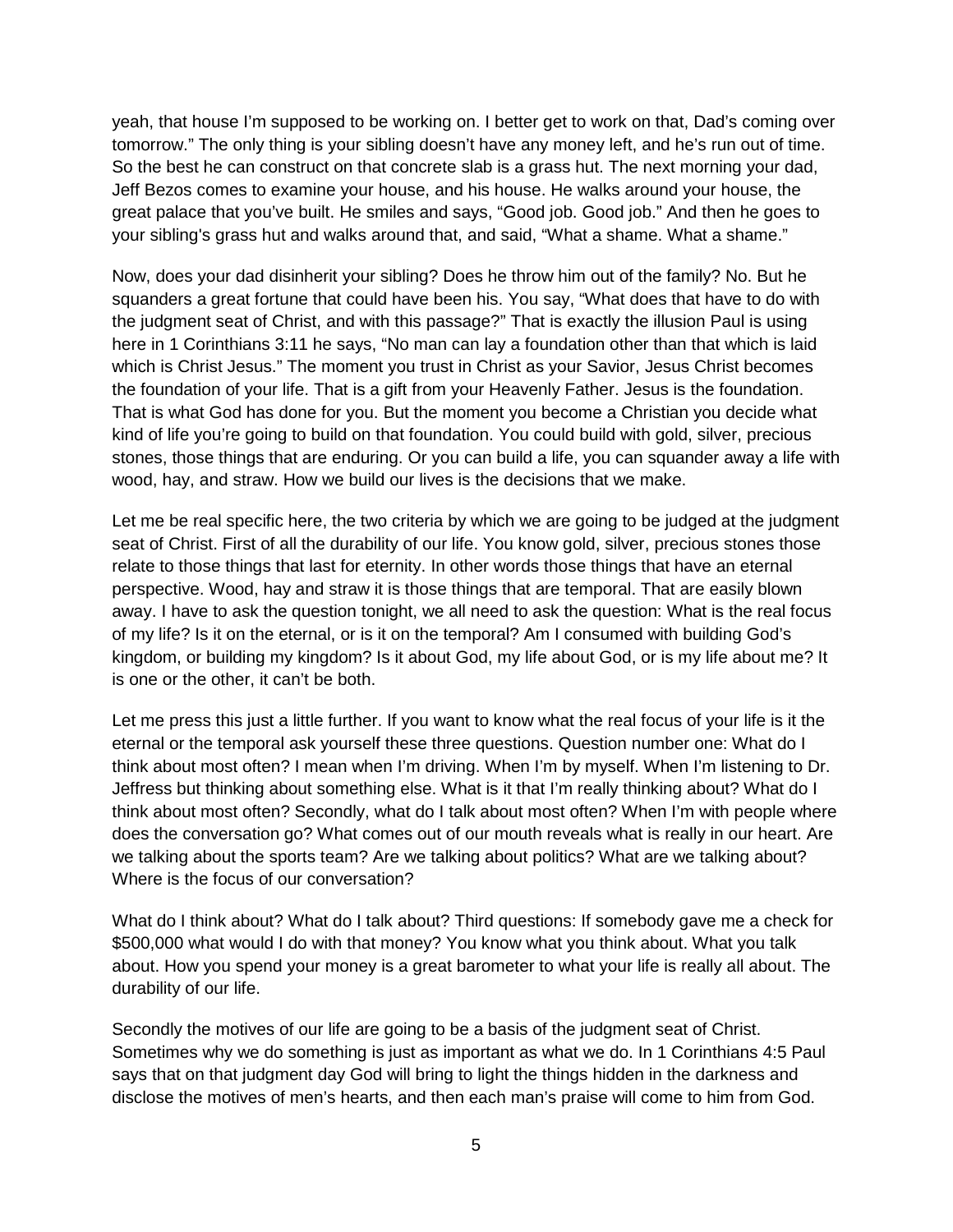Proverbs 16:2, "All the ways of a man are clean in his own sight, but the Lord weighs the motive."

Now, I know what some of your thinking. You are thinking, "Wait a minute Robert, you're talking about rewards in Heaven. Is that really the right motive for serving God? I mean should I really just be serving Him because of the rewards I'm going to get? Isn't that a selfish motive?" Not in the least. In fact it is one of the greatest motivations I know for following God is because of His promise of rewards. Remember Hebrews 11:6 says, "Without faith it is impossible to please God. For those who please God must believe that He is, and that He is a rewarder of those who diligently serve Him." I mean think about that great roll call of faith in Hebrews 11, you know what all those men and women had in common? They all obeyed God without receiving the full reward for their obedience. They weren't looking for a pay off in this life. They were looking for a pay off in the next life. And when you think about it God, God values faith more than anything else. And the essence of faith is obeying God, believing that someday He's going to reward me for that obedience to Him. So, working for rewards that is the most faithful, the best motivation I know of for serving God.

Now, we've talked about the reality of the judgment seat of Christ, every one of us is going to stand at that judgment seat of Christ. We've talked about the basis for the judgment seat, it is going to be about the durability of our lives, eternal or temporal, as well as the motives of our life.

Now, let's look finally at the consequences of the judgment seat of Christ. The consequences of the judgment seat of Christ. Is it really going to make any difference? Look at 1 Corinthians 3:14, "If any man's work which he has built upon that foundation remains he shall receive a reward." The Bible says one possible outcome for you and me at the judgment seat of Christ is we are going to receive a reward. I don't know what those rewards mean. In my book I talk about some possibilities for what those rewards are. The Bible sometimes uses the images of crowns as a reward. I think those may be literal crowns, but I don't think we're going to be walking around with crowns for all eternity. I mean you know, Dave, is going to have to worry about that more, he'll have more than I do. But you know even one or two will be uncomfortable after a while. I think those crowns are symbolic of very tangible privileges in Heaven. We don't have time to go to it now but the Bible says there will be special privileges for some Christians that other won't have in Heaven: special access to the Tree of Life, special entrance into the Kingdom of God.

Have you ever been to Disneyworld before? I don't know how many fortunes we have blown at Disneyworld when our girls were little. But you know how it is at Disneyworld, for one price you can get in and do all of the activities. I mean it is a great, the happiest place in all the world Disneyworld. Now you've got one price, but if you are willing to pay a little bit more you can get into the park earlier. You can have breakfast with Mickey and Minnie. You know there are somethings you can do if you are willing to pay a little bit more.

Well, I think the same in Heaven is going to be that way, there are going to be special privileges reserved for those who were faithful. There are going to be special positions of authority. What